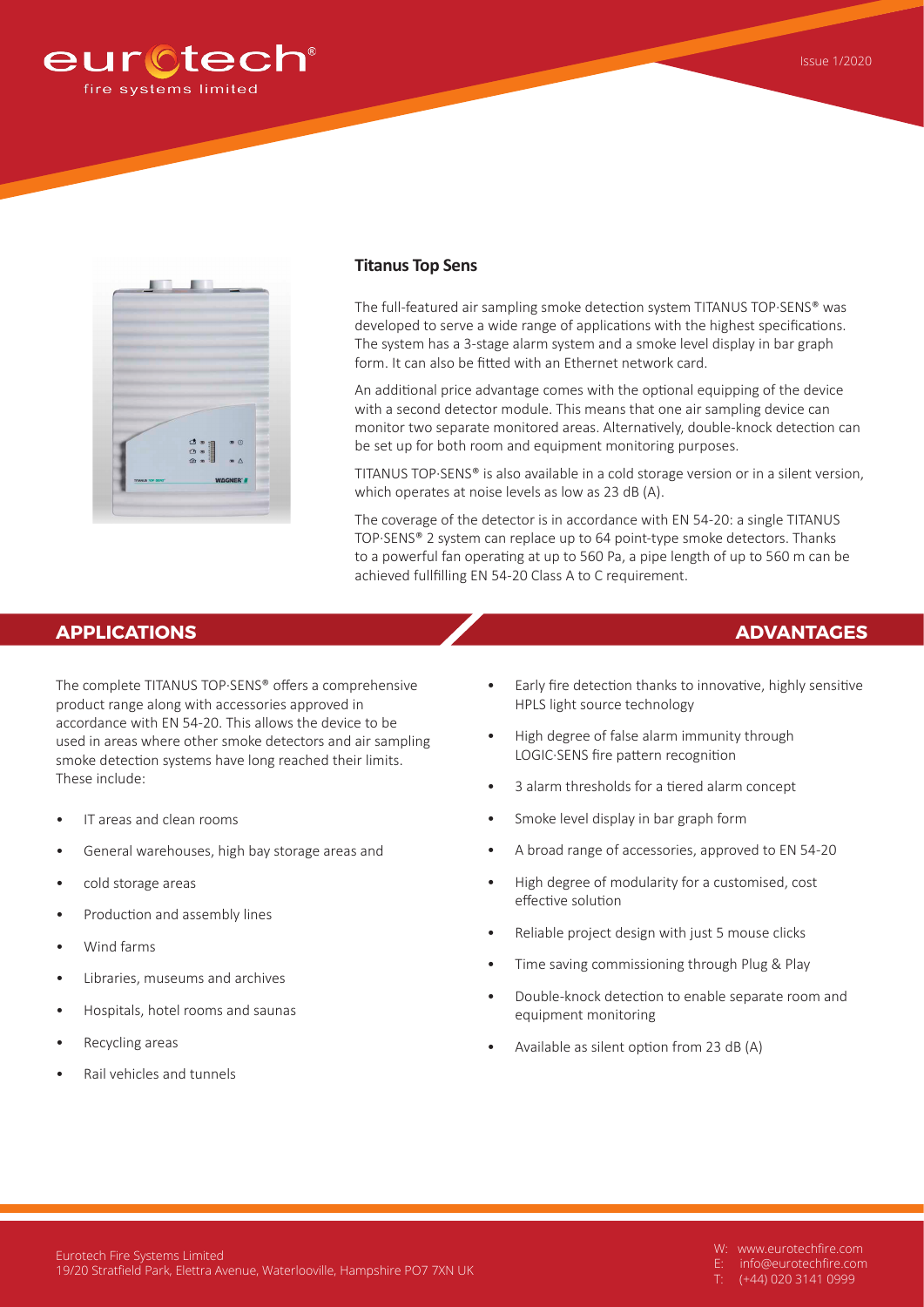

## **TECHNICAL DATA**

| <b>Basic Equipment</b>                                                                                            |                                                                                                                   | <b>Titanus Top Sens</b>                                                                                                      | <b>Titanus Top Sens 2</b>  |  |
|-------------------------------------------------------------------------------------------------------------------|-------------------------------------------------------------------------------------------------------------------|------------------------------------------------------------------------------------------------------------------------------|----------------------------|--|
| No. of Detector Modules                                                                                           |                                                                                                                   | 1                                                                                                                            | $\overline{2}$             |  |
|                                                                                                                   | Max No. of Sampling Holes                                                                                         | 32                                                                                                                           | 64                         |  |
|                                                                                                                   | Max Pipe Length (w/ max no. of sampling holes)                                                                    | 300 m                                                                                                                        | 560 m                      |  |
| Monitored Area per Sampling Hole                                                                                  |                                                                                                                   | Corresponds to one-type smoke detector in accordance with VDE<br>0833-2                                                      |                            |  |
| Monitoring of Pipe Systems for Breakage & Obstruction                                                             |                                                                                                                   | Optional adjustment for individual hole monitoring **                                                                        |                            |  |
|                                                                                                                   | Sensitivity detector module DM-TT-01<br>(Sampling holes in accordance with EN54-20:<br>Class A, B & C max 2 x 32) | Info alarm: 0.005% LT/m<br>Pre-alarm: 0.010% LT/m<br>Main alarm 0.015% LT/m                                                  |                            |  |
|                                                                                                                   | Sensitivity detector module DM-TT-10<br>(Sampling holes in accordance with EN54-20:<br>Class A, B & C max 2 x 32) | Info alarm: 0.03% LT/<br>Pre-alarm: 0.07% LT/m<br>Main alarm: 0.1% LT/m                                                      |                            |  |
| Sensitivity detector module DM-TT-10<br>(Sampling holes in accordance with EN54-20:<br>Class A, B & C max 2 x 32) |                                                                                                                   | Info alarm: 0.17% LT/<br>Pre-alarm: 0.3% LT/m<br>Main alarm: 0.5% LT/m                                                       |                            |  |
| Alarms (potential free change-over contacts)                                                                      |                                                                                                                   | 3 alarms per detector module (info-alarm, pre alarm & main alarm)                                                            |                            |  |
| <b>Fault Alarms</b>                                                                                               |                                                                                                                   | Common alarm (1 volt-free contact per detector module, NC or NO)                                                             |                            |  |
| Alarm and fault relay power rating                                                                                |                                                                                                                   | 1 A, 30 Vdc, max 24 W                                                                                                        |                            |  |
| <b>Clamped Connections</b>                                                                                        |                                                                                                                   | Max 1.5 mm2                                                                                                                  |                            |  |
| Displays on the device                                                                                            |                                                                                                                   |                                                                                                                              |                            |  |
|                                                                                                                   | Info, pre alarm & main alarm<br>Smoke Level<br>Fault<br>Operation                                                 | 1 red alarm indicator per detector module<br>10-step bar graph display<br>Yellow collective fault<br>Green operation display |                            |  |
| Operating Voltage                                                                                                 |                                                                                                                   | 24 Vdc (14-30 Vdc)                                                                                                           |                            |  |
|                                                                                                                   | Max Quiescent Current (at 24 Vdc)*                                                                                | 200 mA                                                                                                                       | 230mA                      |  |
|                                                                                                                   | Max Alarm Current (at 24 Vdc)                                                                                     | 230 mA                                                                                                                       | 290 mA                     |  |
|                                                                                                                   | Starting Current Limited to                                                                                       | 300 mA                                                                                                                       | 330 mA                     |  |
| Dimensions ( $W \times H \times D$ )                                                                              |                                                                                                                   | 200 x 292 x 113 mm3                                                                                                          |                            |  |
| Weight                                                                                                            |                                                                                                                   | 1460 g                                                                                                                       | 1560 g                     |  |
| <b>SL Version</b>                                                                                                 |                                                                                                                   |                                                                                                                              |                            |  |
|                                                                                                                   | Max Quiescent Current<br>Max Alarm Current<br>Starting Current Limited to<br>Noise Levels (with sound damper)     | 160 mA<br>190 mA<br>300 mA<br>from 23 $db(A)$                                                                                | 200 mA<br>230 mA<br>330 mA |  |
|                                                                                                                   |                                                                                                                   |                                                                                                                              |                            |  |

W: www.eurotechfire.com

Issue 1/2020

E: info@eurotechfire.com T: (+44) 020 3141 0999